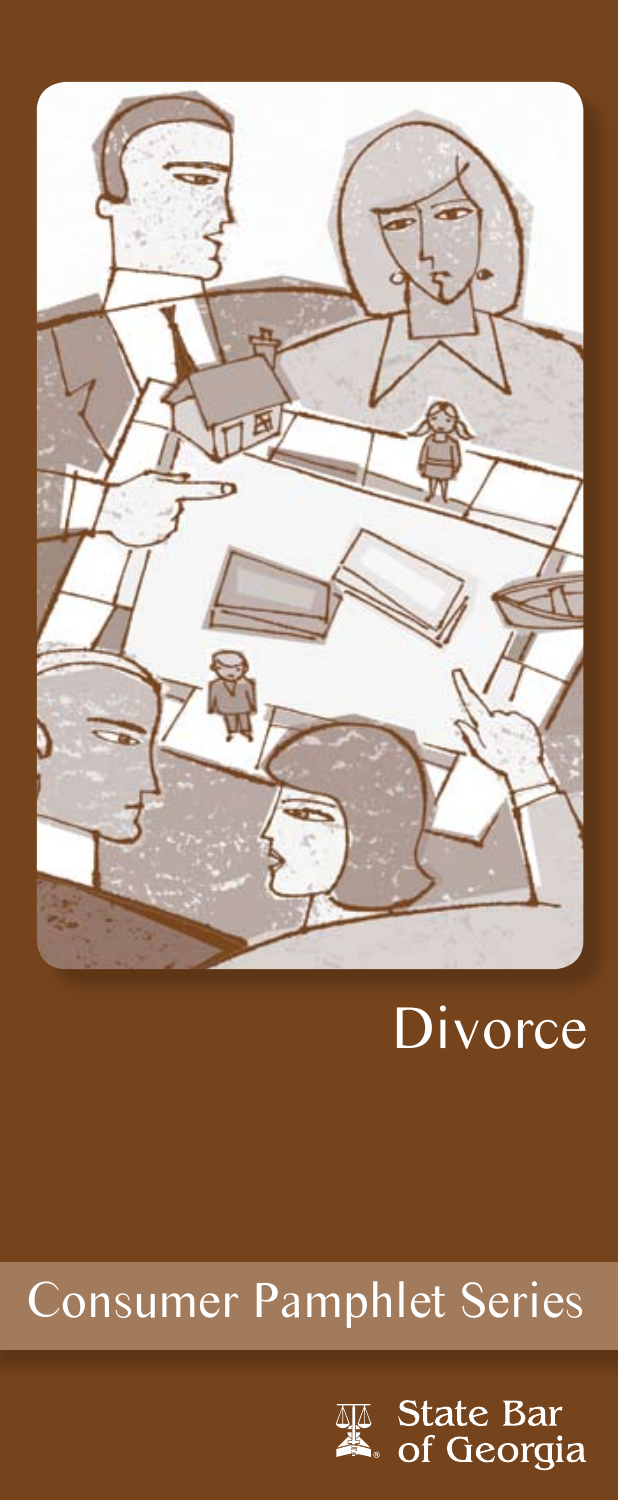#### Foreword

Divorce affects, directly or indirectly, virtually every family in the country. The following information is designed to briefly summarize Georgia's divorce laws.

Marriage is a civil contract that the state has an interest in preserving. Accordingly, the marriage relationship may be dissolved only as provided by law through (1) a divorce or (2) an annulment; or altered by (3) a decree of separate maintenance granted by our courts. In any case, there must be a proceeding in the superior court of the county in which the defendant resides (or the county where the parties resided during the marriage if the defendant left the county within six months before filing) and the person seeking the divorce must prove grounds for divorce (valid reasons prescribed by law).

#### What are the grounds for divorce in Georgia?

In Georgia there are 13 grounds for divorce. One ground is irretrievably broken (sometimes referred to as the nofault ground). The other 12 grounds for divorce in Georgia are fault grounds.

#### What is a no-fault divorce?

To obtain a divorce on this basis (irretrievably broken), one party must establish that he or she refuses to live with the other spouse and that there is no hope of reconciliation. It is not necessary for both parties to agree the marriage is irretrievably broken. Also, it is not necessary to show that there was any fault or wrongdoing by either party.

#### What are the fault grounds?

To obtain a divorce on one of the 12 fault grounds, one must prove that there was some wrongdoing by one of the parties to the marriage.

As an example, one fault ground is adultery. Adultery in Georgia includes heterosexual and homosexual relations between one spouse and another individual.

Another fault ground for divorce in Georgia is desertion. A divorce may be granted on the grounds that a person has deserted his or her spouse willfully for at least one year. Other fault grounds include mental or physical abuse, marriage between persons who are too closely related, mental incapacity at the time of marriage, impotency at the time of marriage, force or fraud in obtaining the marriage, pregnancy of the wife unknown to the husband at the time of the marriage, conviction and imprisonment for certain crimes, habitual intoxication or drug addiction and mental illness.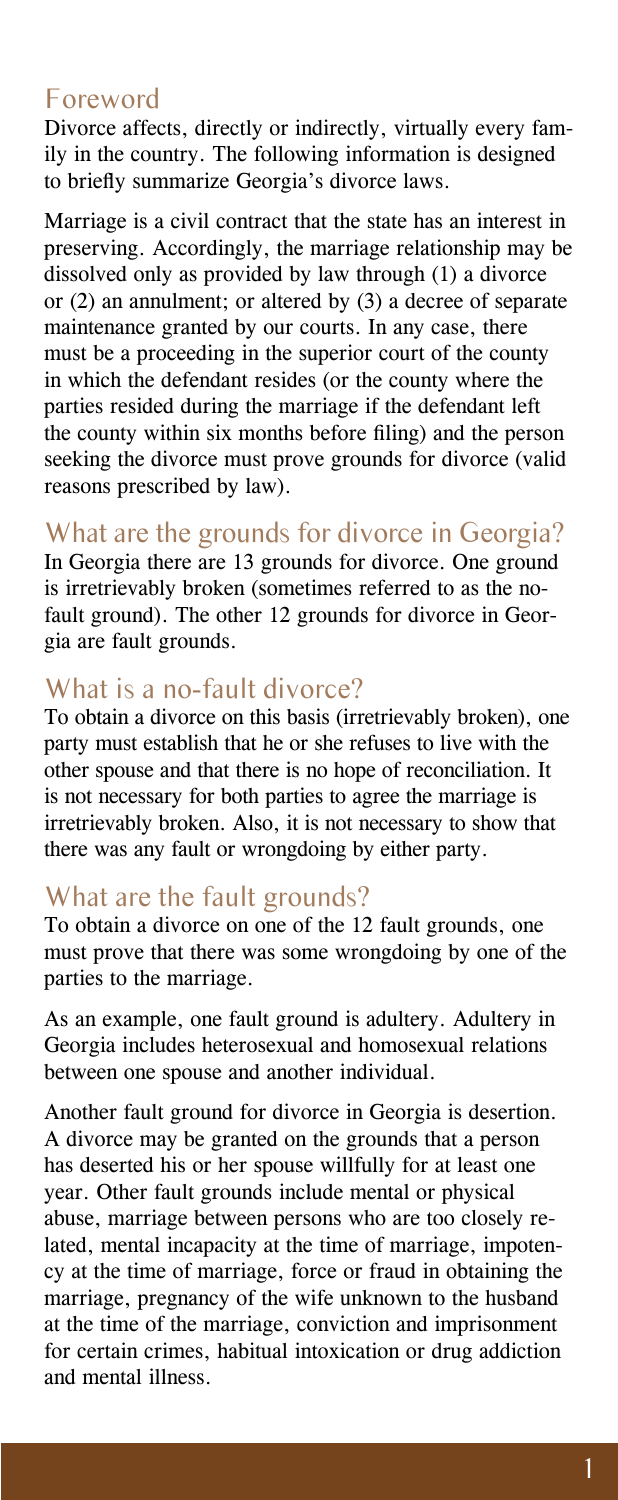## Is there a residence requirement for getting a divorce in Georgia?

Yes, one spouse must have lived in the state of Georgia for 6 months or Georgia must have been the last domicile of the marriage.

## Must the husband and wife live apart when a divorce complaint is filed?

No, but the spouses must be considered separated in a legal sense before one can file for a divorce. Spouses may be considered separated even if they are living in the same house if they are not sharing the same room and/or not having a sexual relationship.

#### How does one file for a divorce?

The person seeking the divorce (the plaintiff) will file a document called a complaint with the appropriate superior court. This complaint includes information on the marriage including present living arrangements, children of the marriage, assets, debts and the specific grounds on which he or she is seeking the divorce. A copy of the complaint will be served on the other spouse (the defendant) by the sheriff, unless the defendant chooses to acknowledge service by law.

#### Where does one file for a divorce?

A complaint for divorce should be filed in the superior court of the defendant's county of residence or, if the defendant has recently moved from the state of Georgia, in the county of the plaintiff's residence. This would be considered the domicile of the marriage. Upon the defendant's consent, the complaint may be filed in the plaintiff's county of residence regardless of whether or not the defendant has moved from the state of Georgia.

## What should I do if I receive a complaint for divorce that my spouse has filed?

The spouse who receives the complaint should promptly consult an attorney. The spouse may contest the reason claimed for the divorce or contest the claims for child custody, child support, alimony or property division by filing an answer with the court.

## Is there a way to live apart without divorcing?

A party who wishes to live apart permanently, but who does not want to get a divorce, may file a separate maintenance action. The spouses will remain legally married although living apart. The court may order that alimony be paid by one spouse to the other and the court may divide property between the parties.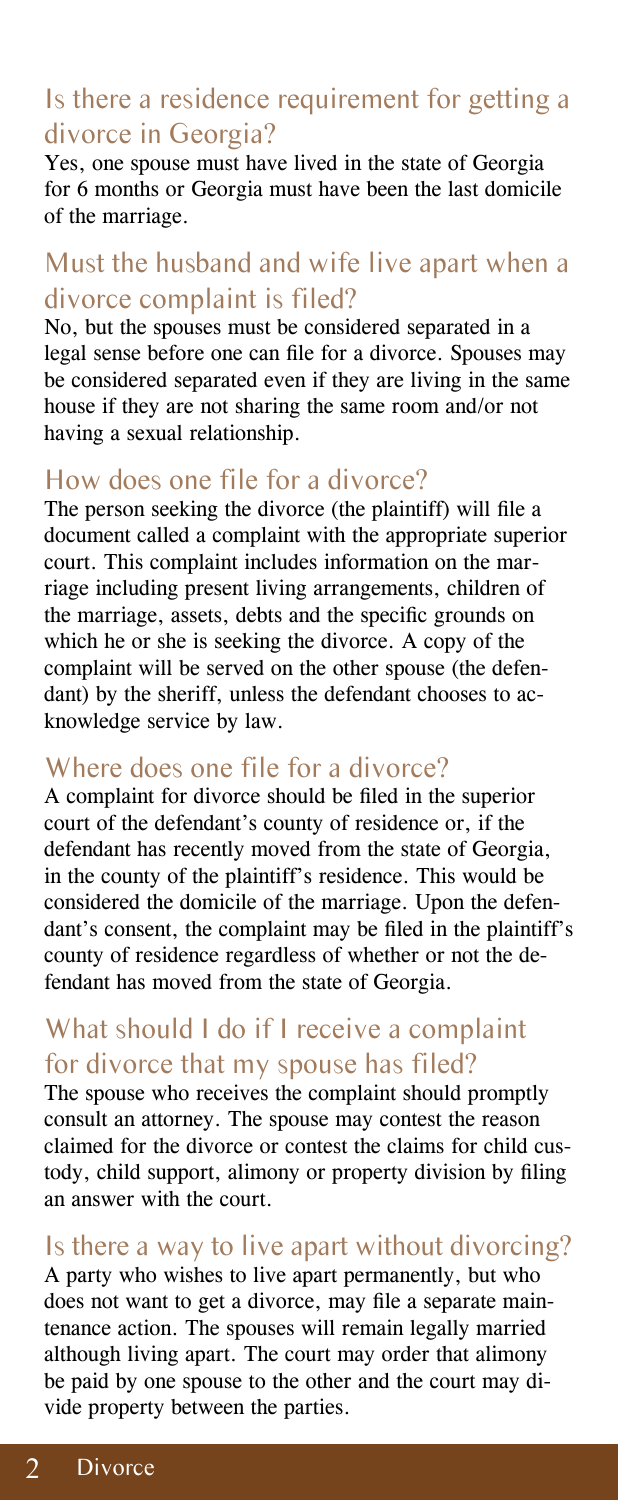#### What is an annulment?

Unlike a divorce, which dissolves a valid marriage, an annulment is a legal decree that the marriage is now void and was invalid from its inception due to one or both parties being unable, unwilling or fraudulently induced into contracting marriage. If there are children born of the marriage, an annulment may not be granted and the marriage may only be dissolved by divorce.

#### Must I go to court to get a divorce?

Not necessarily. Spouses may be able to reach an agreement resolving all issues arising from the marriage, including finances, division of property and custody and visitation of children. The agreement is presented to the court as a settlement agreement and, upon approval, made an order of the court. The court's order, called a final judgment and decree, concludes the lawsuit. If the parties cannot reach an agreement, a judge or jury will resolve the issues. However, a judge always decides matters of child custody and parenting time.

#### How long does it take to get a divorce?

If there is agreement between the parties, the divorce is considered uncontested. An uncontested divorce may be granted 31 days after the defendant has been served with the complaint for divorce. If there is disagreement as to any matter, the divorce will be obtained when the case reaches the court, which can take many months.

#### What happens while I wait to go to court?

Either of the spouses may request a temporary hearing. This hearing is not a final trial. A temporary hearing resolves the issues of child custody, parenting time, child support, alimony, debts and possession of property on a temporary basis until the final trial. The judge will issue a temporary order that applies only until the time of the final trial. The temporary order may also prohibit one party from interfering with the other party or the children and prevent the transfer and selling of assets.

#### What is decided at final trial?

Child custody, parenting time, child support, division of marital property and debts, and alimony are decided at final trial. Questions of child custody and parenting time are decided by the judge. The judge alone or a 12-person jury (if one of the parties has requested) will resolve all of the financial issues of the marriage, such as division of property, division of debts, alimony and certain findings concerning child support (gross income of both parties and whether any deviations from the presumptive amount of child support are in the best interests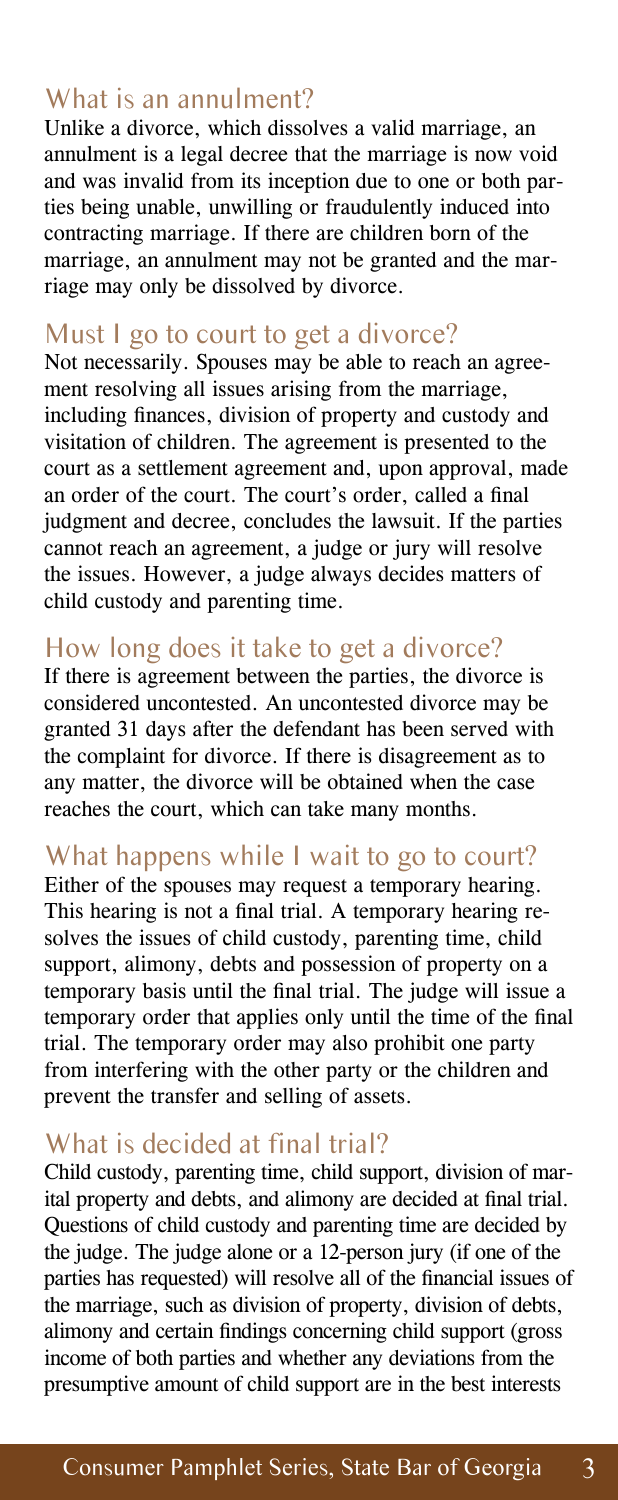of the child, and if so, what those deviations should be). At the final trial, both spouses present evidence by his or her own testimony and may call other witnesses. The decision rendered by a judge or jury is written into a court order that is binding upon both parties. The wife's maiden or former name can be re-established if she so desires.

#### What about the children?

The welfare of children is of major concern to the court. Neither parent is automatically entitled to custody. The judge looks at the best interests of the child when determining custody and what will best promote the child's welfare and happiness. The judge considers many factors when deciding custody, including but not limited to: the love, affection, bonding and emotional ties existing between each parent and the child, the child and his or her siblings, half siblings and step siblings and the residence of such other children; the willingness and ability of each of the parents to facilitate and encourage a close and continuing parent-child relationship between the child and the other parent, consistent with the best interest of the child; each parent's knowledge and familiarity of the child and the child's needs; the home environment of each parent considering the promotion of nurturance and safety of the child rather than superficial or material factors; each parent's involvement, or lack thereof, in the child's educational, social and extracurricular activities; and each parent's past performance and relative abilities for future performance of parenting responsibilities.

## May a child choose where he or she wants to live?

A child more than 14 years of age may choose which parent will have custody upon consent of the court. The child's choice shall be presumptive unless the parent so selected is determined not to be in the best interests of the child. The court considers it important for a child to maintain relationships with both parents; therefore, parenting time rights are awarded to the parent who does not have legal custody of the child.

#### May the parents share custody?

Pursuant to Georgia law, both parents come before the court equally. The court, in its discretion, may award joint custody or sole custody. There are two types of custody. Legal custody is the right to make major decisions regarding the child. Joint legal custody means that both parents have equal rights and responsibilities for major decisions concerning the child with one parent having final decision-making authority for each of the major decision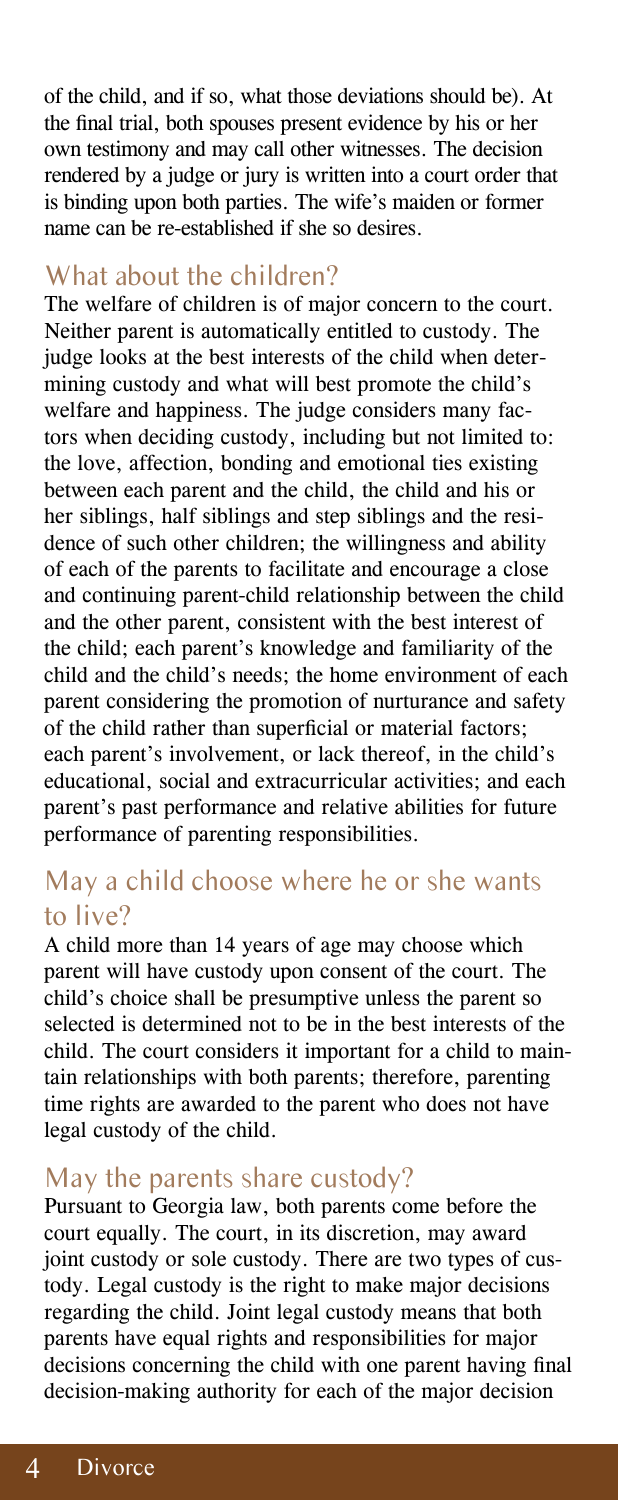areas: medical, educational, extracurricular and religion. Physical custody means the actual physical custody of the child by each parent. Joint physical custody is shared by the parents in such a way to assure the child substantially equal time and contact with both parents. In awarding joint custody, the court may order joint legal custody, joint physical custody or both.

#### How does the court determine parenting time?

Effective Jan. 1, 2008, the law in Georgia requires all persons divorcing with children to have a parenting plan. Every parenting plan must include that it is important for both parents to continue a close relationship with the child; that both parents recognize that the child's needs will change and grow as the child matures and take the child's changes and growth into account; that a parent with physical custody will make day-to-day decisions and emergency decisions while the child is residing with such parent; and that both parents will have access to all of the child's records and information, including, but not limited to, education, health, extracurricular activities and religious communications.

Additionally, a parenting plan must include where and when a child will be in each parent's physical care, designating where the child will spend each day of the year, including holidays, birthdays, vacations, school breaks and other special occasions and when each will begin and end; transportation arrangements and exchange locations and times and costs associated with transportation, and whether supervision will be needed for any parenting time and, if so, the particulars of the supervision.

Finally, a parenting plan must include decision-making authority to one or both of the parents with regard to the child's education, health, extracurricular activities and religious upbringing, and if the parents agree the matters should be jointly decided, how to resolve a situation in which the parents disagree on resolution; and what, if any, limitations will exist while one parent has physical custody of the child in terms of the other parent contacting the child and the other parent's right to access education, health, extracurricular activity and religious information regarding the child.

#### What are child support obligations?

The child support law in Georgia changed effective Jan. 1, 2007. The new law is based on an income shares model that requires consideration of both parties' gross income. Gross income has a very broad definition and encompasses sal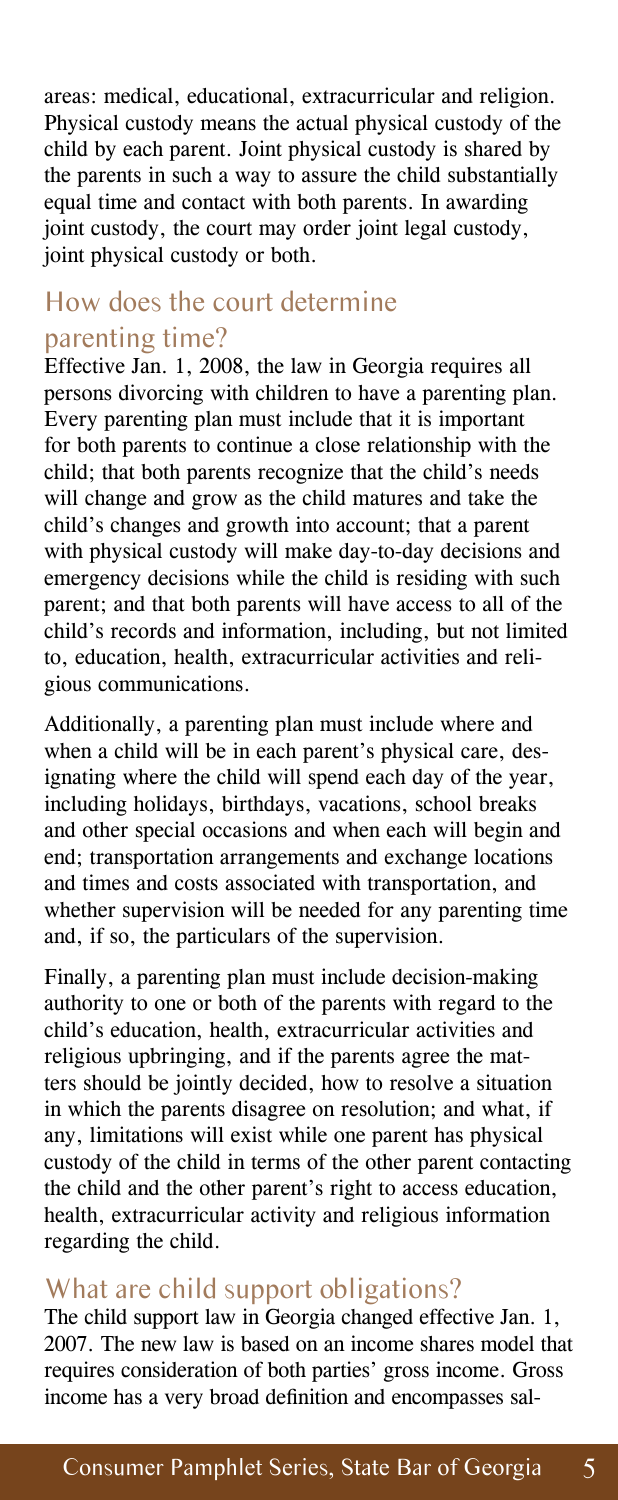ary, commissions, income from self-employment, bonuses, overtime payments, severance pay, recurring income from pensions, interest and dividend income, trust income, capital gains, gifts, prizes, lottery winnings and income from any other source. Once the monthly gross income of each party is determined, the two incomes are added together to get the combined adjusted income amount. A Child Support Obligation Table is then used to get the basic child support obligation. To use the table, locate the line corresponding with the combined adjusted income amount and then apply the amount in the column that corresponds with the number of children for whom support is being determined. That basic child support obligation is then applied to each parent's proportionate share of the combined adjusted income.

(For example, if the father's monthly gross income is \$3,000 and the mother's monthly gross income is \$2,000, their combined adjusted income is \$5,000, of which the mother's income represents 40 percent and the father's income represents 60 percent. The child support obligation for a family with combined adjusted income of \$5,000 per month for two children is \$1,297. Thus, if the father is the non custodial parent, he will pay 60 percent of the child support obligation, \$778.20, or if the mother is the non custodial parent, she will pay \$518.80, which is 40 percent of the child support obligation.)

The cost of medical insurance on the child and the cost of work-related childcare will result in the amount of the child support payment being modified with credit being given to the parent who is actually paying these expenses. In addition, the amount of child support may be modified by certain deviations provided it is in the best interest of the child to deviate from the presumptive amount of child support. Examples of deviations may be extraordinary education expenses like private school tuition or tutoring; extraordinary medical expenses; or special expenses, which must exceed 7 percent of the basic child support obligation, such as extracurricular expenses, summer camps, dental insurance, parenting time adjustment or any other appropriate deviation. You can access the guided electronic worksheet used in calculating child support at www. georgiacourts.org/csc. You may also download an Excel® version of the worksheet through this same website.

In addition to the child support payment, the court (or parties by agreement) will also designate what percentage each parent will pay of the child's uncovered medical and dental expenses.

In Georgia, both parents have a duty to financially support the child until that child turns 18, marries, dies or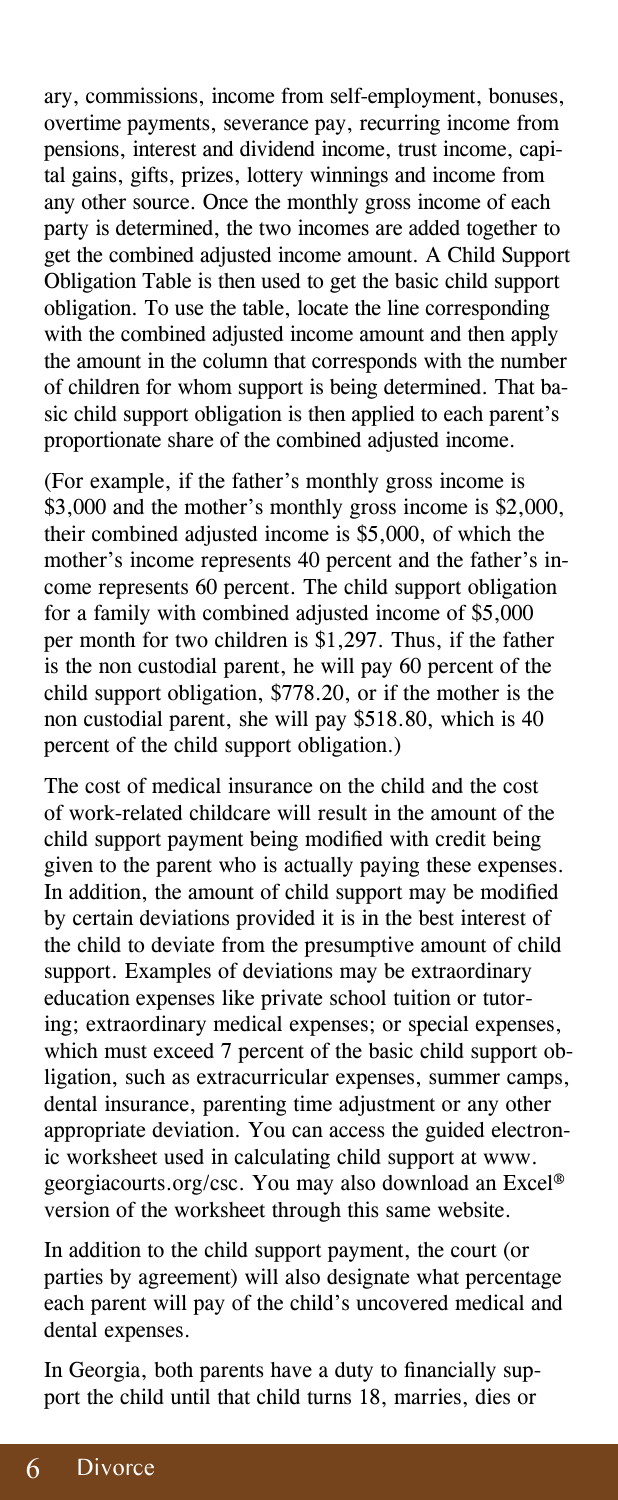becomes emancipated, whichever occurs first. However, if the child has not graduated from high school prior to reaching age 18, then the obligation to support that child continues until the child graduates from high school provided the child remains a full-time student, but not beyond the age of 20.

May I receive money for the children's college? The court cannot order parents to pay for college. However, parents may agree to pay child support beyond the age of 18 or to pay for college expenses.

#### What is alimony?

Alimony is payment by one spouse to the other for support and maintenance. The court may grant alimony to either the husband or wife. Alimony may be for a limited period or until the spouse receiving alimony dies or remarries. It may be paid in one payment of money or property, or it may be paid over a period of time.

#### What happens to "our" possessions in a divorce?

One of the most difficult and complex areas of divorce is the division of marital property. Marital property is all property acquired during the marriage, except for property received by gift from a third party or by inheritance. Each spouse is entitled to an equitable share of all marital property acquired during the marriage. The judge or jury will decide on the division of marital property. Marital property will be divided equitably (not necessarily equally) between the parties regardless of how the title to the property is held. There is no set formula or percentage amount used to divide marital property.

#### How will the court order be enforced?

The court order may be enforced by garnishment or a contempt action. A contempt action is filed in the same court that issued the divorce. In addition, support orders can be enforced through the district attorney's office if the nonpaying spouse resides out of town.

## If my spouse and I agree on matters pertaining to getting a divorce, do we still need an attorney?

An attorney will ensure that all matters that should be resolved in a divorce are resolved. Acting without an attorney could end up being a costly mistake both to the parties and to their children.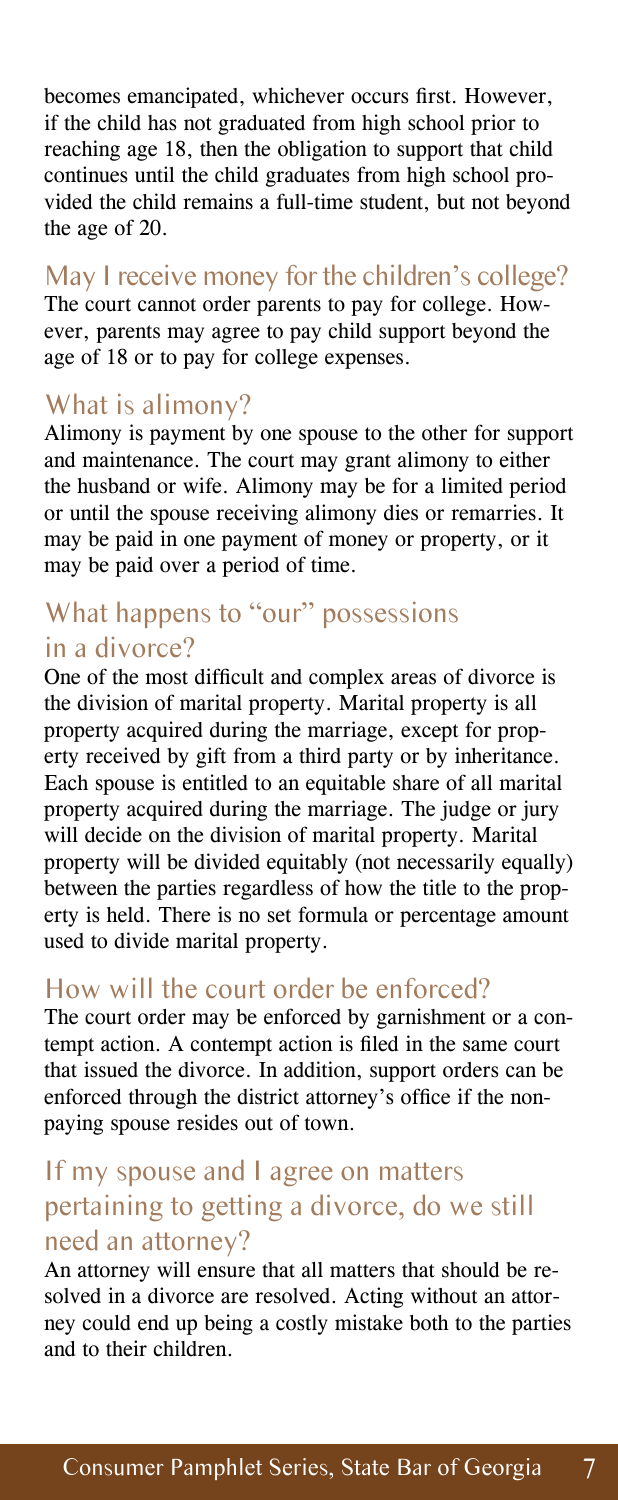## What do I do if I am the victim of family violence?

Georgia has a law protecting victims of family violence. The parties do not have to be married in order for a victim to ask the court for relief. However, the parties have to reside in the same household. A victim of family violence can file a petition with the superior court that family violence has occurred in the past and may occur in the future. The court can issue a temporary order granting a variety of remedies, including eviction of the offending party from the residence or providing suitable alternate housing for the victim and children, as well as financial relief.

The victim does not need an attorney to file a family violence petition. The clerk of the superior court in the victim's residing county may provide forms for the petition or be able to direct a victim to a family violence shelter or social service agency for direction.